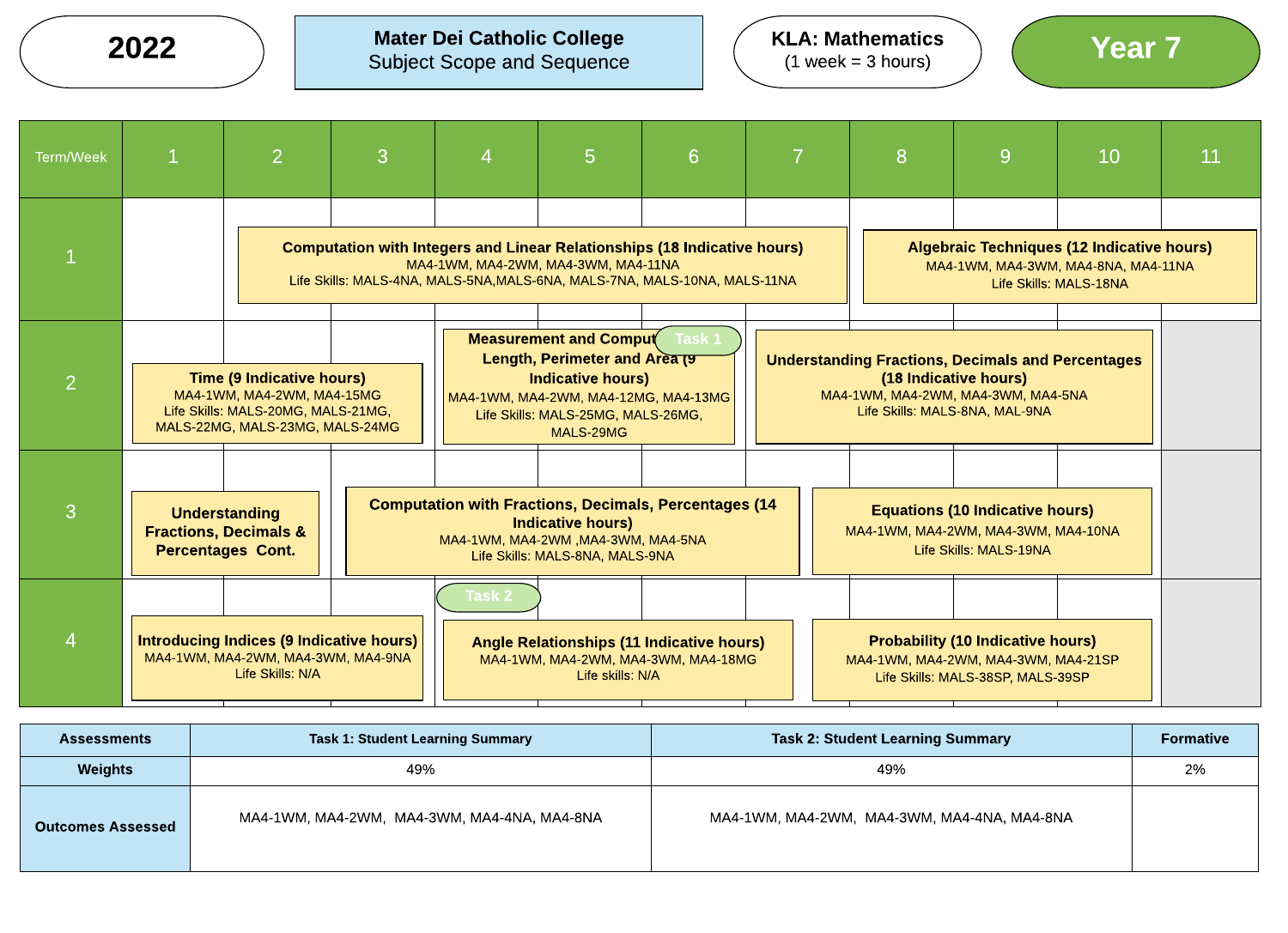## $2022$  ) Mater Dei Catholic College  $(2 \text{ week} = 5 \text{ hours})$  (Year 8) Subject Scope and Sequence

## KLA: Mathematics  $(2 \text{ week} = 5 \text{ hours})$



| <b>Assessments</b>          | <b>Task 1: Student Learning Summary</b>  | <b>Task 2: Student Learning Summary</b>  | <b>Formative Tasks</b> |
|-----------------------------|------------------------------------------|------------------------------------------|------------------------|
| <b>Weights</b>              | 49%                                      | 49%                                      | 2%                     |
| <b>Outcomes</b><br>Assessed | MA4-1WM,MA4-2WM,MA4-3WM, MA4-4NA,MA4-8NA | MA4-1WM,MA4-2WM,MA4-3WM, MA4-4NA,MA4-8NA |                        |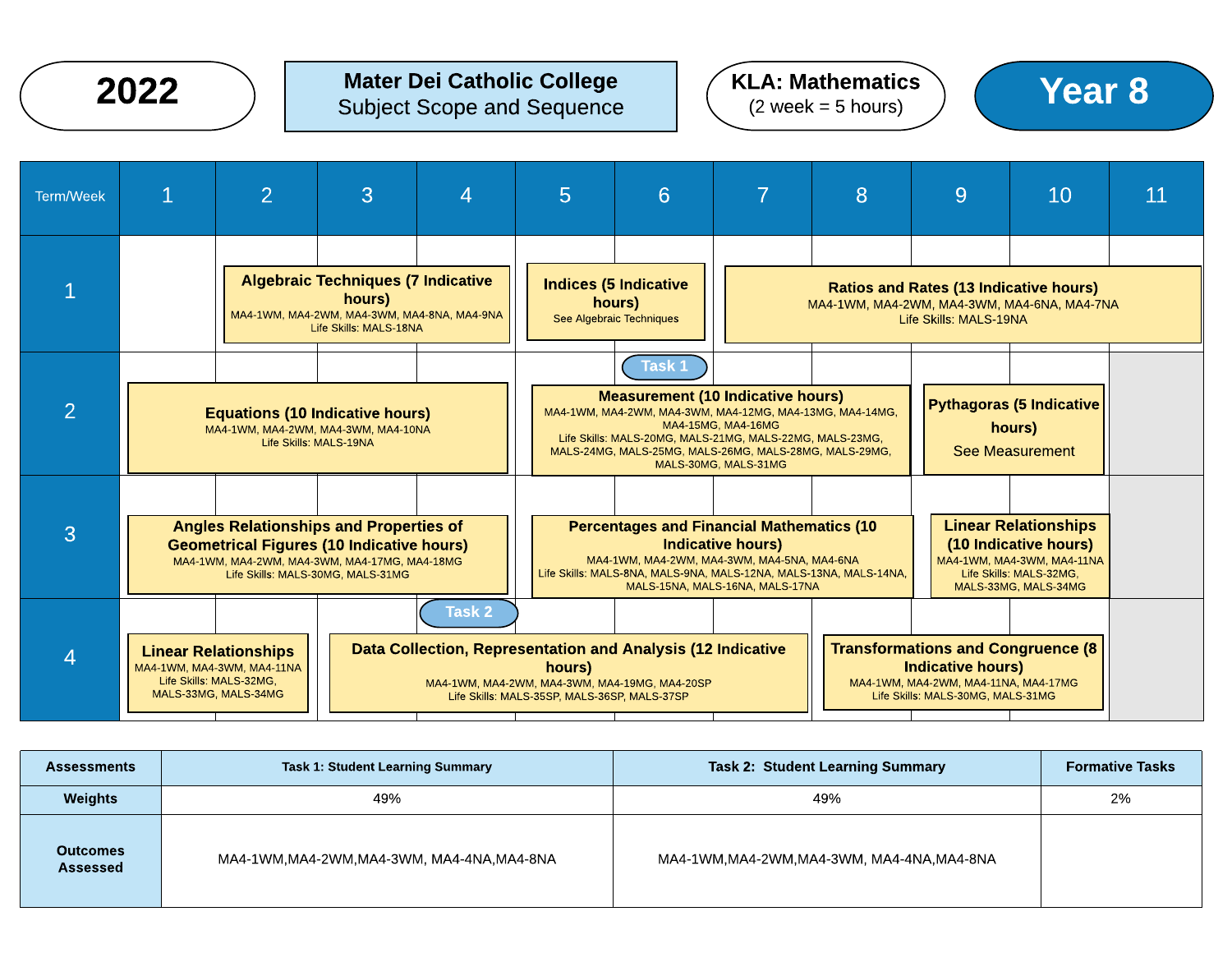

## $2022$  ) Mater Dei Catholic College  $(3.10)$  ( $(1.00)$   $(1.00)$   $(2.00)$   $(3.00)$   $(4.00)$   $(5.00)$   $(6.00)$   $(7.00)$   $(8.00)$   $(9.1)$   $(1.00)$   $(1.00)$   $(1.00)$   $(1.00)$   $(1.00)$   $(1.00)$   $(1.00)$   $(1.00)$   $(1.00)$   $(1.0$ Subject Scope and Sequence



| Term/Week      | $\mathbf{1}$                                                                                                                             | $\overline{2}$                                                                               | 3                                                              | 4      | 5      | $6\phantom{1}$ | $\overline{7}$ | 8                                                                                            | 9 | 10 | 11 |
|----------------|------------------------------------------------------------------------------------------------------------------------------------------|----------------------------------------------------------------------------------------------|----------------------------------------------------------------|--------|--------|----------------|----------------|----------------------------------------------------------------------------------------------|---|----|----|
|                | Task 1<br>Tools of the Trade (30 Indicative hours)                                                                                       |                                                                                              |                                                                |        |        |                |                |                                                                                              |   |    |    |
|                |                                                                                                                                          | MA4-2WM, MA4-4NA, MA4-8NA, MA5.1-9MG<br>Life Skills:                                         |                                                                |        |        |                |                |                                                                                              |   |    |    |
|                |                                                                                                                                          |                                                                                              |                                                                |        | Task 2 |                |                |                                                                                              |   |    |    |
|                | $\overline{2}$<br><b>Build Make Create (45 Indicative hours)</b><br>MA4-7NA, MA4-16MG, MA5.1-8MG, MA5.1-10MG, MA5.1-11MG<br>Life Skills: |                                                                                              |                                                                |        |        |                |                |                                                                                              |   |    |    |
|                |                                                                                                                                          |                                                                                              |                                                                |        | Task 3 |                |                |                                                                                              |   |    |    |
| 3              |                                                                                                                                          | MA4-7NA, MA4-16MG, MA5.1-8MG, MA5.1-10MG, MA5.1-11MG                                         | <b>Build Make Create (45 Indicative hours)</b><br>Life Skills: |        |        |                |                | <b>Money Matters (45 Indicative hours)</b><br>MA4-7NA, MA5.1-4NA, MA5.1-12SP<br>Life Skills: |   |    |    |
|                |                                                                                                                                          |                                                                                              |                                                                | Task 4 |        |                |                |                                                                                              |   |    |    |
| $\overline{4}$ |                                                                                                                                          | <b>Money Matters (45 Indicative hours)</b><br>MA4-7NA, MA5.1-4NA, MA5.1-12SP<br>Life Skills: |                                                                |        |        |                |                |                                                                                              |   |    |    |
|                |                                                                                                                                          |                                                                                              |                                                                |        |        |                |                |                                                                                              |   |    |    |

| <b>Assessments</b>       | <b>Task 1: The Cookie Sale</b>          | Task 2: School Redesign           | Task 3: | <b>Task 4: Common Test</b>                        | <b>Formative Tasks</b> |
|--------------------------|-----------------------------------------|-----------------------------------|---------|---------------------------------------------------|------------------------|
| <b>Weights</b>           | 24%                                     | 25%                               | 20%     | 29%                                               | 2%                     |
| <b>Outcomes Assessed</b> | MA4-2WM, MA4-4NA, MA4-8NA,<br>MA5.1-9MG | MA4-7NA, MA5.1-8MG,<br>MA5.1-11MG |         | All outcomes up to this point<br>may be assessed. |                        |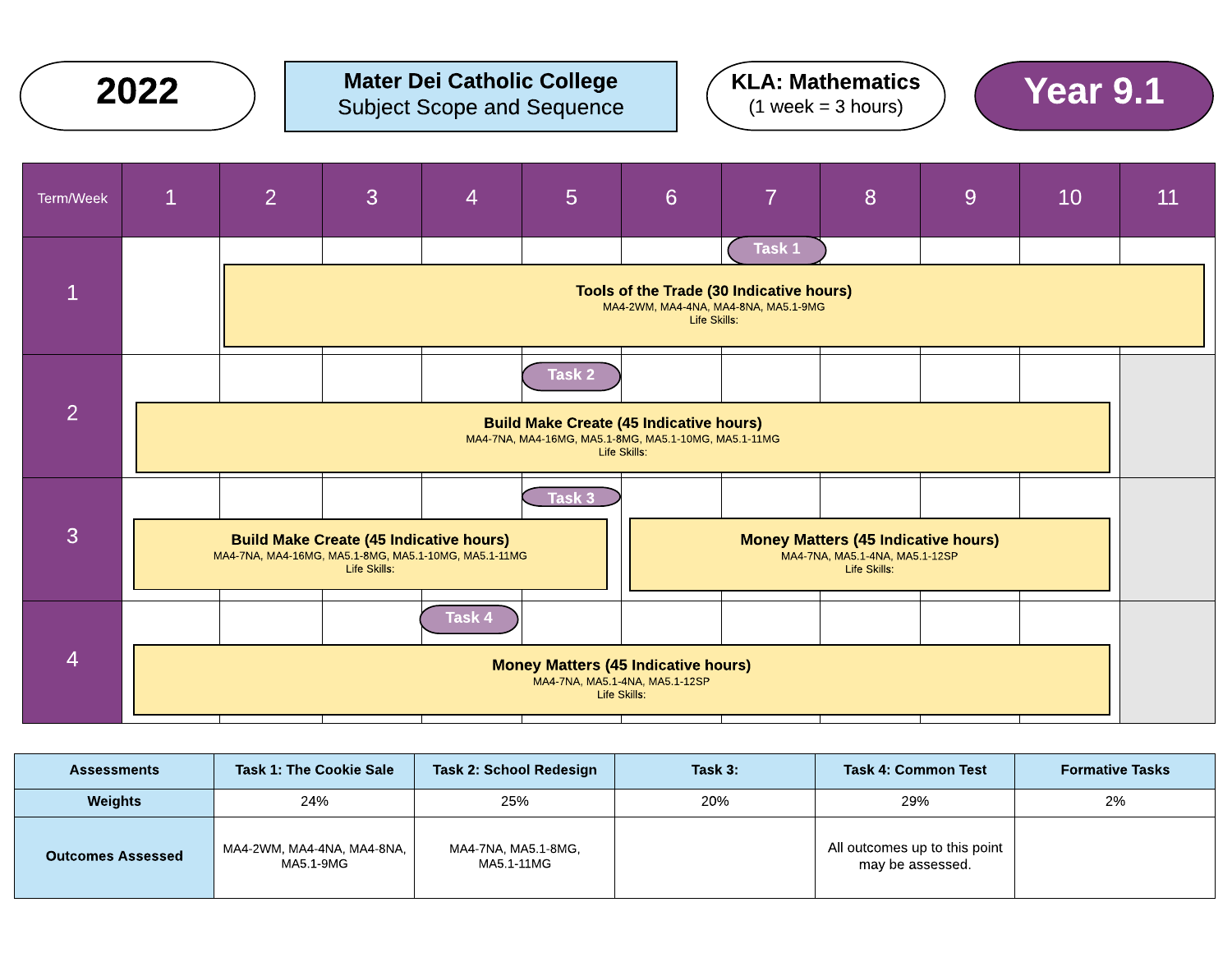### Mater Dei Catholic College Subject Scope and Sequence  $2022$  ) Mater Dei Catholic College  $(4 \text{ years})$  ( $\blacktriangle$   $Year 9.2$

## KLA: Mathematics  $(1$  week = 3 hours)



| <b>Assessments</b>       | Task 1: HOTmaths                           | <b>Task 2: Assignment</b>                                               | $\vert$ Task 3: Learning Logs + Test $\vert$ | <b>Task 4: Common Test</b>           | <b>Formative Tasks</b> |
|--------------------------|--------------------------------------------|-------------------------------------------------------------------------|----------------------------------------------|--------------------------------------|------------------------|
| <b>Weights</b>           | 29%                                        | 20%                                                                     | 20%                                          | 29%                                  | 2%                     |
| <b>Outcomes Assessed</b> | MA5.2-1WM, MA5.2-2WM,<br>MA4-8NA, MA4-10NA | MA4-12MG, MA5.1-8MG,<br>MA5.2-1WM, MA5.2-2WM,<br>MA5.2-11MG, MA5.2-12MG | MA5.2-13MG                                   | MA5.2-4NA, MA5.2-13MG,<br>MA5.2-7-NA |                        |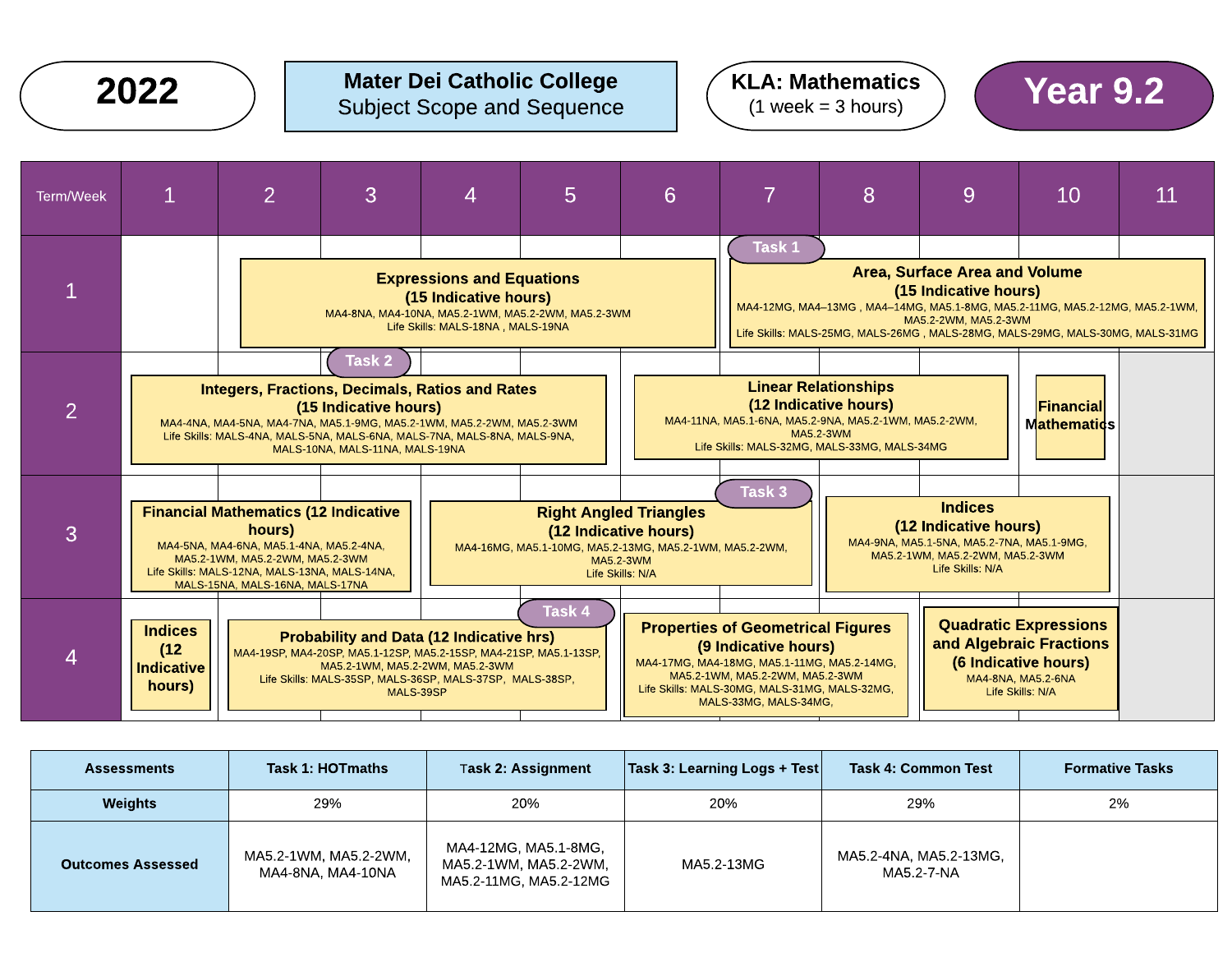Mater Dei Catholic College  $2022$  ) Mater Dei Catholic College  $(1 \text{ week} = 3 \text{ hours})$  (Year 9.3

KLA: Mathematics  $(1$  week = 3 hours)



| Task 1: HOTmaths<br><b>Assessments</b> |                                    | Task 2: Assignment   | Task 3: Learning Log + Test          | <b>Task 4: Common Test</b>                                          | <b>Formative Tasks</b> |
|----------------------------------------|------------------------------------|----------------------|--------------------------------------|---------------------------------------------------------------------|------------------------|
| Weights                                | 20%                                | 29%                  | 20%                                  | 29%                                                                 | 2%                     |
| <b>Outcomes Assessed</b>               | MA5.3-2WM, MA5.2-8NA,<br>MA5.3-7NA | MA5.3-2WM, MA5.3-3WM | MA5.3-,1WM, MA5.3-5NA,<br>MA5.3-15MG | $\mid$ All outcomes up until this point $\mid$<br>could be assessed |                        |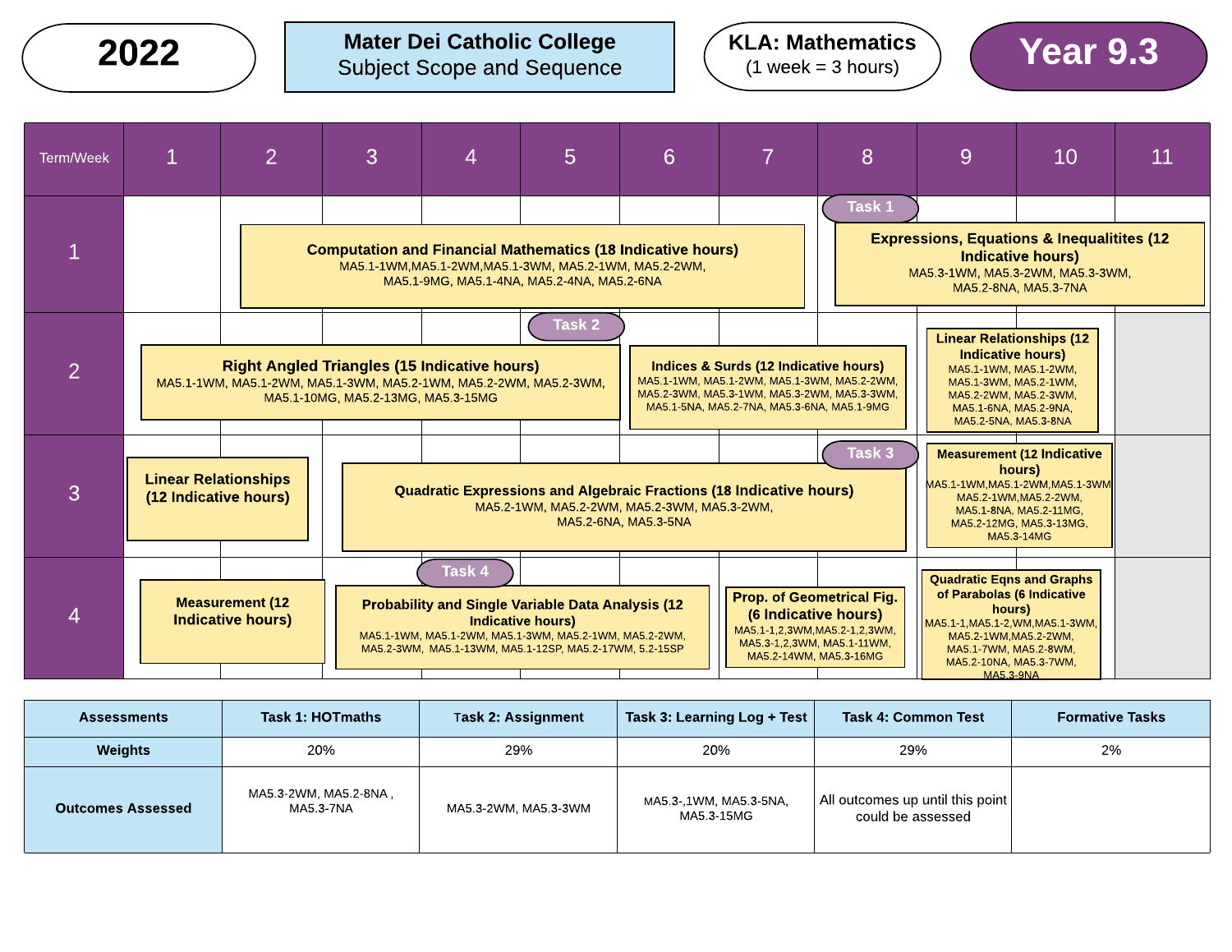

# **2022**  $\bigcirc$  Mater Dei Catholic College  $\bigcirc$  (KLA: Mathematics ) (Year 10.1







| <b>Assessments</b>       | <b>Task 1: The Cookie Sale</b>          | Task 2: School Redesign           | Task 3: | <b>Task 4: Common Test</b>                        | <b>Formative Tasks</b> |
|--------------------------|-----------------------------------------|-----------------------------------|---------|---------------------------------------------------|------------------------|
| Weights                  | 24%                                     | 25%                               | 20%     | 29%                                               | 2%                     |
| <b>Outcomes Assessed</b> | MA4-2WM, MA4-4NA, MA4-8NA,<br>MA5.1-9MG | MA4-7NA, MA5.1-8MG,<br>MA5.1-11MG |         | All outcomes up to this point<br>may be assessed. |                        |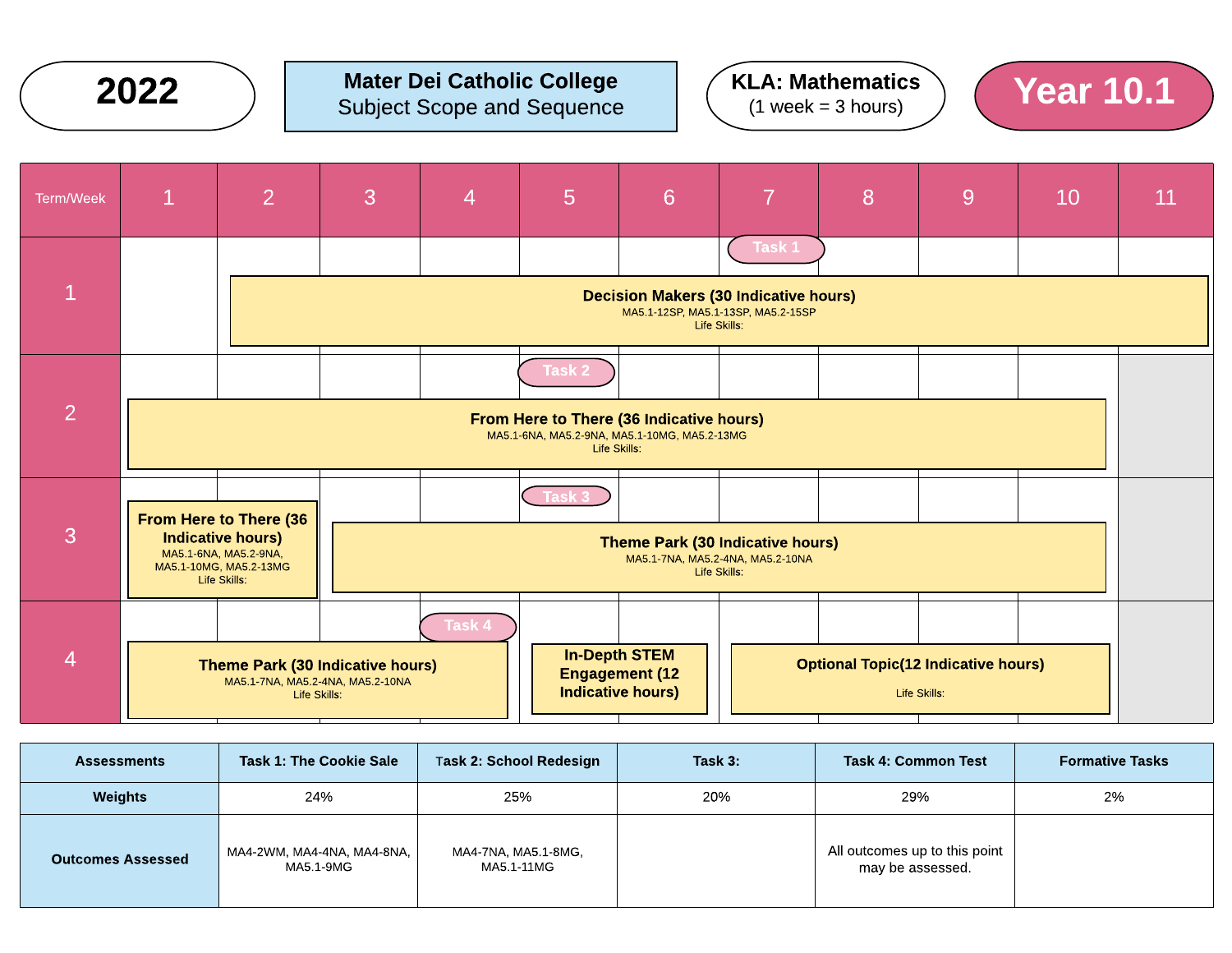### Mater Dei Catholic College Subject Scope and Sequence  $2022$   $\qquad$  Mater Dei Catholic College  $\qquad$  (KLA: Mathematics ) Year 10.2





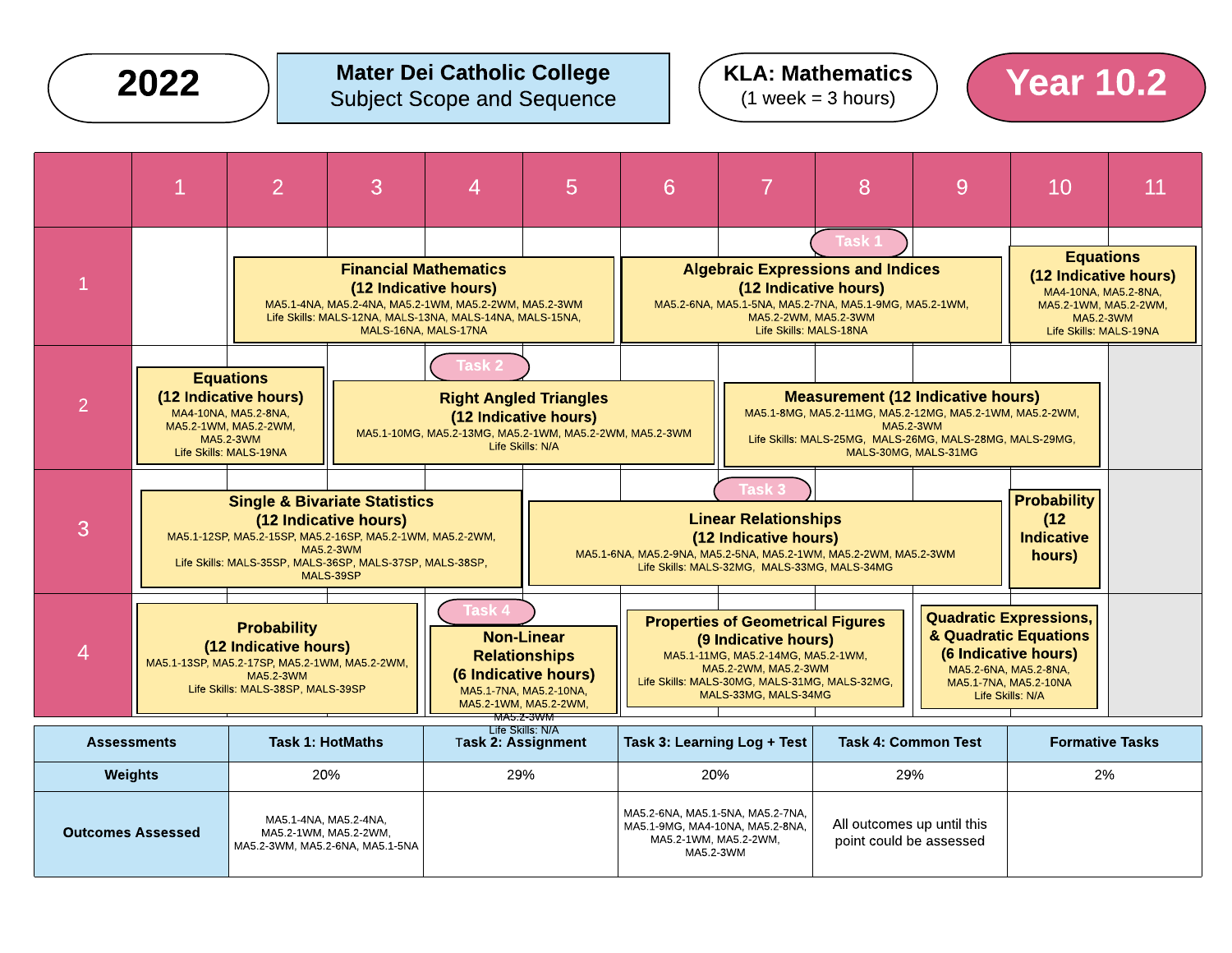

### Mater Dei Catholic College Subject Scope and Sequence 2022 Mater Dei Catholic College  $(4 \text{ Week} - 3 \text{ hours})$  Year 10.3







| <b>Assessments</b>       | <b>Task 1: Assignment</b>      | Task 2: HOTmaths      | Task 3: Learning Log + Test                                  | <b>Task 4: Common Test</b>       | <b>Formative Tasks</b> |
|--------------------------|--------------------------------|-----------------------|--------------------------------------------------------------|----------------------------------|------------------------|
| <b>Weights</b>           | 20%                            | 29%                   | 20%                                                          | 29%                              | 2%                     |
| <b>Outcomes Assessed</b> | MA5.3-1WM, MA5.3-2WM, MA5.3-WM | MA5.3-15MG, MA5.3-5NA | MA5.3-1WM, MA5.3-2WM,<br>MA5.3-3WM, MA5.3-15MG,<br>MA5.3-6NA | MA5.3-2WM, MA5.3-18SP, MA5.3-8NA |                        |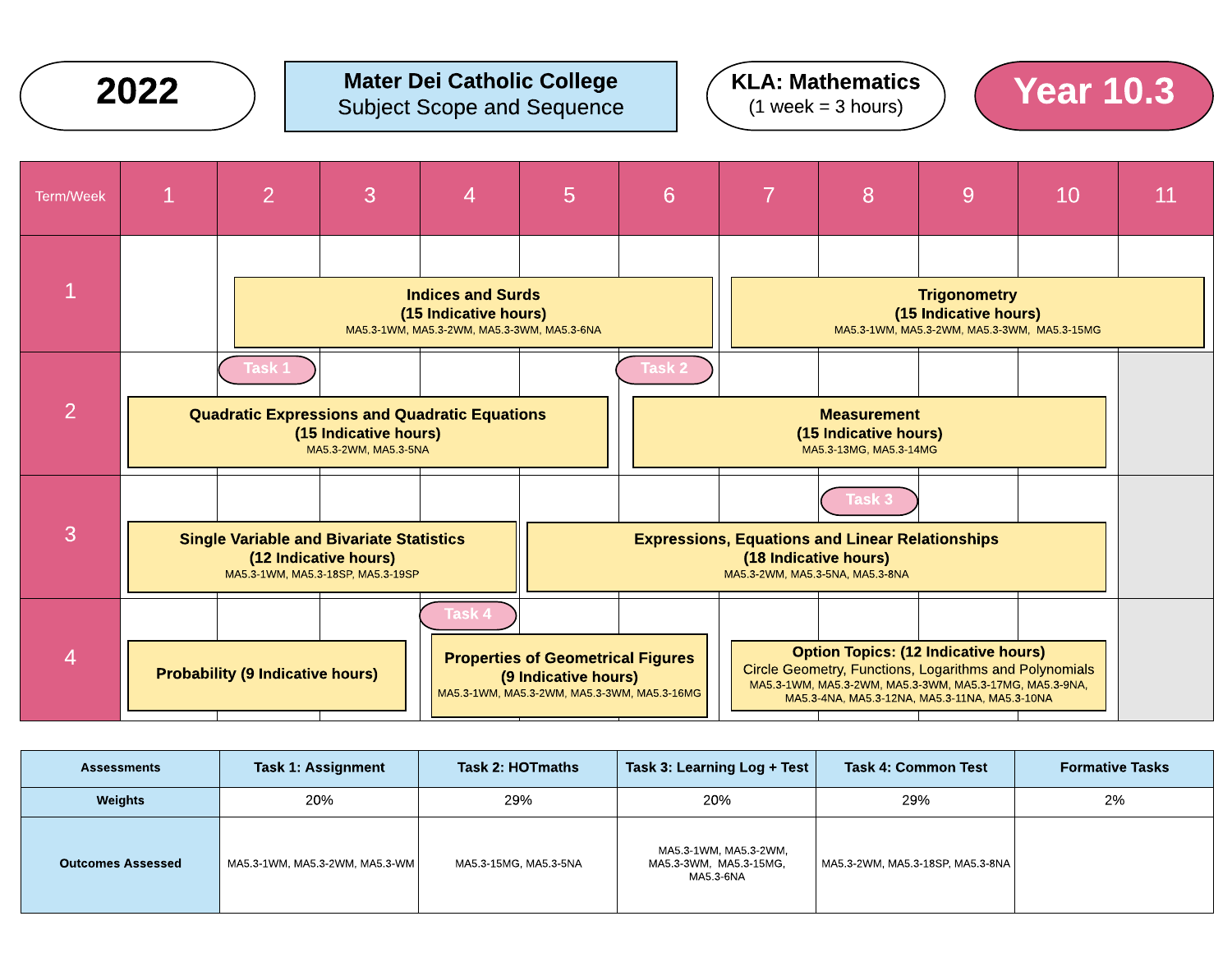# 2022 > Mater Dei Catholic College Subject Scope and Sequence  $\left(\begin{array}{c}$  KLA: Numeracy  $\left(\begin{array}{c}$  Year 11



| <b>Term/Week</b>                                                                       | 1                                                                                        | $\overline{2}$                                                                                                                                         | 3                                                        | 4                                                                                                                                                              | 5                                                                                                    | 6                                              | 7                                                                                                                                                                                                                         | 8 | 9                                                                                                                                                | 10                                                                                                                            | 11 |
|----------------------------------------------------------------------------------------|------------------------------------------------------------------------------------------|--------------------------------------------------------------------------------------------------------------------------------------------------------|----------------------------------------------------------|----------------------------------------------------------------------------------------------------------------------------------------------------------------|------------------------------------------------------------------------------------------------------|------------------------------------------------|---------------------------------------------------------------------------------------------------------------------------------------------------------------------------------------------------------------------------|---|--------------------------------------------------------------------------------------------------------------------------------------------------|-------------------------------------------------------------------------------------------------------------------------------|----|
| <b>Whole Numbers (4</b><br>Indicative hours) N6-1.1,<br>N6-1.2, N6-1.3, N6-2.1, N6-3.1 |                                                                                          |                                                                                                                                                        |                                                          |                                                                                                                                                                | Data, Graphs and Tables<br>(3 Indicative hours)<br>N6-1.1, N6-1.2, N6-1.3, N6-2.3,<br>N6-3.1, N6-3.2 |                                                | Distance, Area and Volume (8 Indicative hours)<br>N6-1.1, N6-1.2, N6-1.3, N6-2.2, N6-3.1, N6-3.2<br>Task 1                                                                                                                |   |                                                                                                                                                  |                                                                                                                               |    |
|                                                                                        |                                                                                          |                                                                                                                                                        |                                                          | <b>Opeartions with Whole Numbers (13 Indicative hours)</b>                                                                                                     | N6-1.1, N6-1.2, N6-1.3, N6-2.1, N6-3.2                                                               |                                                |                                                                                                                                                                                                                           |   |                                                                                                                                                  |                                                                                                                               |    |
|                                                                                        |                                                                                          |                                                                                                                                                        |                                                          | <b>Introduction to the NRMT process</b><br>(Part 1) 16 Indicative hours)<br>N6-1.1, N6-1.2, N6-1.3, N6-2.1, N6-2.2, N6-2.3,<br>N6-3.1, N6-3.2                  |                                                                                                      |                                                |                                                                                                                                                                                                                           |   |                                                                                                                                                  | The NRMT process (Part 2) 10<br><b>Indicative hours)</b><br>N6-1.1, N6-1.2, N6-1.3, N6-2.1, N6-2.2, N6-2.3,<br>N6-3.1, N6-3.2 |    |
| $\overline{2}$                                                                         | <b>Time (6 Indicative</b><br>hours)<br>N6-1.1, N6-1.2, N6-1.3,<br>N6-2.2, N6-3.1, N6-3.2 |                                                                                                                                                        |                                                          | <b>Data, Graphs and Tables</b><br>(4 Indicative hours)<br>N6-1.1, N6-1.2, N6-1.3, N6-2.3,<br>N6-3.1, N6-3.2<br>The NRMT Process (Part 3) (10 Indicative Hours) |                                                                                                      |                                                | <b>Fractions and Decimals</b><br>(4 Indicative hours)<br>N6-1.1, N6-1.2, N6-1.3, N6-2.1,<br>N6-3.1, N6-3.2<br>The Probability of Everyday Events (5<br><b>Indicative hours)</b><br>N6-1.1, N6-1.2, N6-2.3, N6-3.1, N6-3.2 |   | (11 Indicative hours)<br>N6-1.1, N6-1.2, N6-1.3, N6-2.1, N6-3.1, N6-3.2<br><b>Investigating the NRMT (Part 1) (6</b><br><b>Indicative Hours)</b> | <b>Operations with Fractions and Decimals</b>                                                                                 |    |
| 3                                                                                      |                                                                                          | <b>Operations with Fractions and</b><br><b>Decimals Cont.</b><br><b>Metric Relationships (5 Indicative</b><br>hours)<br>N6-1.1, N6-1.2, N6-2.2, N6-3.1 |                                                          |                                                                                                                                                                | Task 3                                                                                               | N6-1.1, N6-1.2, N6-1.3, N6-2.2, N6-3.1, N6-3.2 | <b>Length, Mass and Capacity (10 Indicative Hours)</b>                                                                                                                                                                    |   | Task <sub>2</sub>                                                                                                                                |                                                                                                                               |    |
|                                                                                        |                                                                                          |                                                                                                                                                        |                                                          |                                                                                                                                                                |                                                                                                      |                                                | Investigating the NRMT (Part 2) (20 Indicative Hours)                                                                                                                                                                     |   |                                                                                                                                                  |                                                                                                                               |    |
| <b>Task 1: Portfolio</b><br><b>Assessments</b>                                         |                                                                                          |                                                                                                                                                        |                                                          |                                                                                                                                                                | <b>Task 2 Investigative Assignment</b>                                                               |                                                |                                                                                                                                                                                                                           |   | <b>Task 3 Research Task</b>                                                                                                                      |                                                                                                                               |    |
|                                                                                        | Weights                                                                                  |                                                                                                                                                        |                                                          | 40%<br>20%                                                                                                                                                     |                                                                                                      | 30%<br>10%                                     |                                                                                                                                                                                                                           |   |                                                                                                                                                  | 30%<br>20%                                                                                                                    |    |
| Part A: Knowledge and Understanding<br><b>Part B Skills</b><br>20%                     |                                                                                          |                                                                                                                                                        |                                                          | 20%                                                                                                                                                            |                                                                                                      |                                                | 10%                                                                                                                                                                                                                       |   |                                                                                                                                                  |                                                                                                                               |    |
| N6-1.1, N6-1.2, N6-2.2, N6-2.3, N6-3.1<br><b>Outcomes Assessed</b>                     |                                                                                          |                                                                                                                                                        | N6-1.2, N6-1.3, N6-2.2, N6-3.1<br>N6-1.2, N6-2.3, N6-3.2 |                                                                                                                                                                |                                                                                                      |                                                |                                                                                                                                                                                                                           |   |                                                                                                                                                  |                                                                                                                               |    |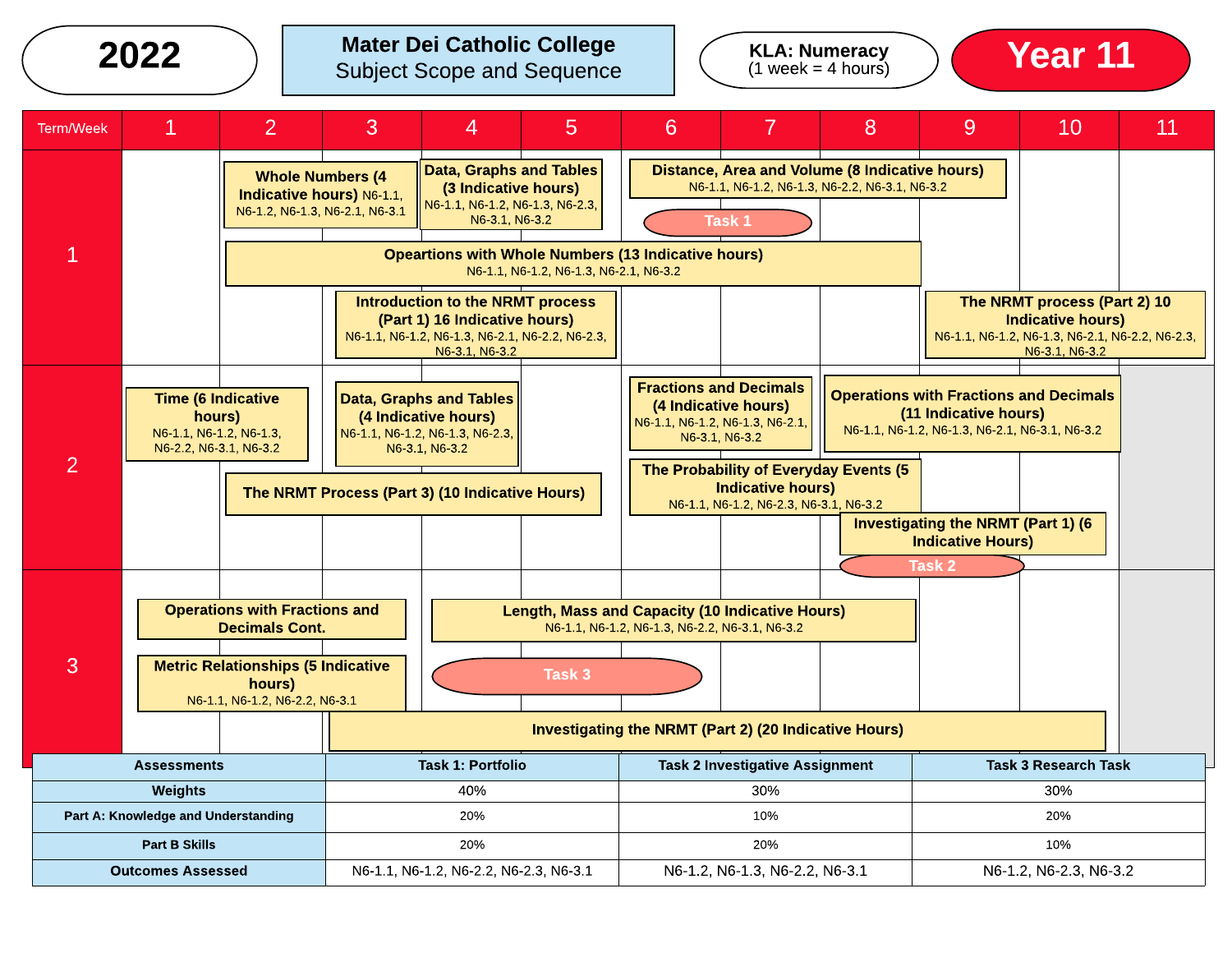| 2022                                                |                                                                                                                                                                                                                                                                                                                           | <b>Mater Dei Catholic College</b><br><b>Subject Scope and Sequence</b> |                                                                                                                       |                                                                     |                                                                                                                                     | <b>KLA: Mathematics</b><br><b>Standard</b><br>$(1 week = 4 hours)$                                                                                         |                                        |            | <b>Year 11</b> |   |                                       |    |
|-----------------------------------------------------|---------------------------------------------------------------------------------------------------------------------------------------------------------------------------------------------------------------------------------------------------------------------------------------------------------------------------|------------------------------------------------------------------------|-----------------------------------------------------------------------------------------------------------------------|---------------------------------------------------------------------|-------------------------------------------------------------------------------------------------------------------------------------|------------------------------------------------------------------------------------------------------------------------------------------------------------|----------------------------------------|------------|----------------|---|---------------------------------------|----|
| <b>Term/Week</b>                                    | $\mathbf{1}$                                                                                                                                                                                                                                                                                                              | 2                                                                      | 3                                                                                                                     | $\overline{4}$                                                      | 5                                                                                                                                   | 6                                                                                                                                                          |                                        | 7          | 8              | 9 | 10                                    | 11 |
| 1                                                   |                                                                                                                                                                                                                                                                                                                           |                                                                        | <b>Formulae &amp; Equations and Linear Relationships (18</b><br>Life Skills: MALS6-1, MAL6-7, MAL6-8, MAL6-13, MA6-14 | <b>Indicative hours)</b><br>MS11-1, MS11-2, MS11-6, MS11-9, MS11-10 |                                                                                                                                     | Task 1<br><b>Applications of Measurement (22 Indicative hours)</b><br>MS11-3, MS11-4, MS11-9, MS11-10<br>Life Skills: MALS6-3, MALS6-4, MALS6-13, MALS6-14 |                                        |            |                |   |                                       |    |
| $\overline{2}$                                      | Task <sub>2</sub><br>Data Analysis (20 Indicative hours)<br><b>Money Matters (28 Indicative hours)</b><br>MS11-2, MS11-7, MS11-9, MS11-10<br>MS11-2, MS11-5, MS11-6, MS11-9, MS11-10<br>Like Skills: MALS6-2, MALS6-9, MALS6-13, MALS6-14<br>Life Skills: MALS6-2, MALS6-5, MALS6-6, MALS6-7, MALS6-8, MALS6-13, MALS6-14 |                                                                        |                                                                                                                       |                                                                     |                                                                                                                                     |                                                                                                                                                            |                                        |            |                |   |                                       |    |
| 3                                                   | <b>Working with Time (12 Indicative</b><br>hours)<br>MS11-3, MS11-4, MS11-9, MS11-10<br><b>Money Matters</b><br>Life Skills: MALS6-3, MALS6-4, MALS6-13,<br><b>MALS6-14</b>                                                                                                                                               |                                                                        |                                                                                                                       |                                                                     |                                                                                                                                     | Task 3<br><b>Rel. Freq. &amp; Probability</b><br>(12 Indicative hours)<br>MS11-8,9,10<br><b>Prob</b><br><b>Life Skills:</b><br>MALS6-10,1MALS3,MALS14      |                                        |            |                |   |                                       |    |
| 4                                                   |                                                                                                                                                                                                                                                                                                                           |                                                                        |                                                                                                                       |                                                                     |                                                                                                                                     |                                                                                                                                                            |                                        |            |                |   |                                       |    |
|                                                     | <b>Assessments</b>                                                                                                                                                                                                                                                                                                        |                                                                        |                                                                                                                       | <b>Task 1 Topic Test</b>                                            |                                                                                                                                     |                                                                                                                                                            | <b>Task 2 Investigative Assignment</b> |            |                |   | <b>Task 3 End of Preliminary Exam</b> |    |
|                                                     | <b>Weights</b><br>Part A: Fluency, Communication and                                                                                                                                                                                                                                                                      |                                                                        |                                                                                                                       | 30%<br>20%                                                          |                                                                                                                                     |                                                                                                                                                            |                                        | 30%<br>10% |                |   | 40%<br>20%                            |    |
|                                                     | Part B Reasoning, Problem Solving and<br>10%                                                                                                                                                                                                                                                                              |                                                                        |                                                                                                                       |                                                                     | 20%<br>20%                                                                                                                          |                                                                                                                                                            |                                        |            |                |   |                                       |    |
| <b>Outcomes Assessed</b><br>MS11-1, MS11-6, MS11-10 |                                                                                                                                                                                                                                                                                                                           |                                                                        |                                                                                                                       |                                                                     | MS11-1, MS11-2, MS11-3, MS11-4,<br>MS11-2, MS11-5, MS11-6, MS11-9,<br>MS11-5, MS11-6, MS11-7, MS11-8,<br>MS11-10<br>MS11-9, MS11-10 |                                                                                                                                                            |                                        |            |                |   |                                       |    |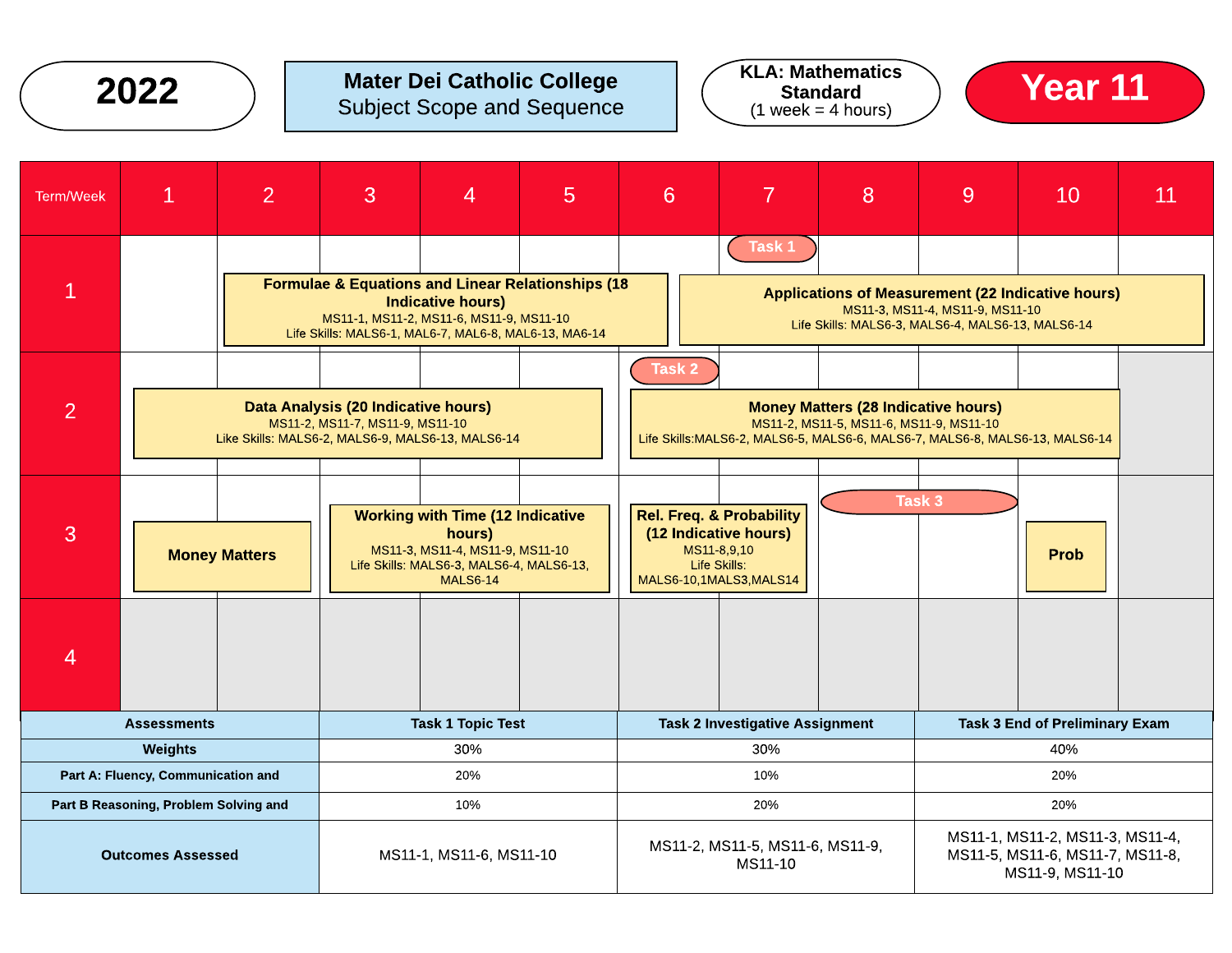## Mater Dei Catholic College **2022**  $\bigcirc$  Mater Dei Catholic College  $\bigcirc$  KLA: Mathematics  $\bigcirc$  **Year 11**







| <b>Assessments</b>                                             | <b>Task 1 Investigation Assignment</b> | <b>Task 2 Topic Test</b>                          | <b>Task 3 Preliminary Exams</b>                                            |  |  |
|----------------------------------------------------------------|----------------------------------------|---------------------------------------------------|----------------------------------------------------------------------------|--|--|
| <b>Weights</b>                                                 | 30%                                    | 30%                                               | 40%                                                                        |  |  |
| Part A: Understanding, Fluency and<br>Communication            | 10%                                    | 20%                                               | 20%                                                                        |  |  |
| Part B: Problem Solving, Reasoning and<br><b>Justification</b> | 20%                                    | 10%                                               | 20%                                                                        |  |  |
| <b>Outcomes Assessed</b>                                       | MA11-1, MA11-2, MA11-8, MA11-9         | MA11-1, MA11-2, MA11-3, MA11-4, MA11-8,<br>MA11-9 | MA 11-1, MA11-2, MA11-3, MA11-4, MA11-5,<br>MA11-6, MA11-7, MA11-8, MA11-9 |  |  |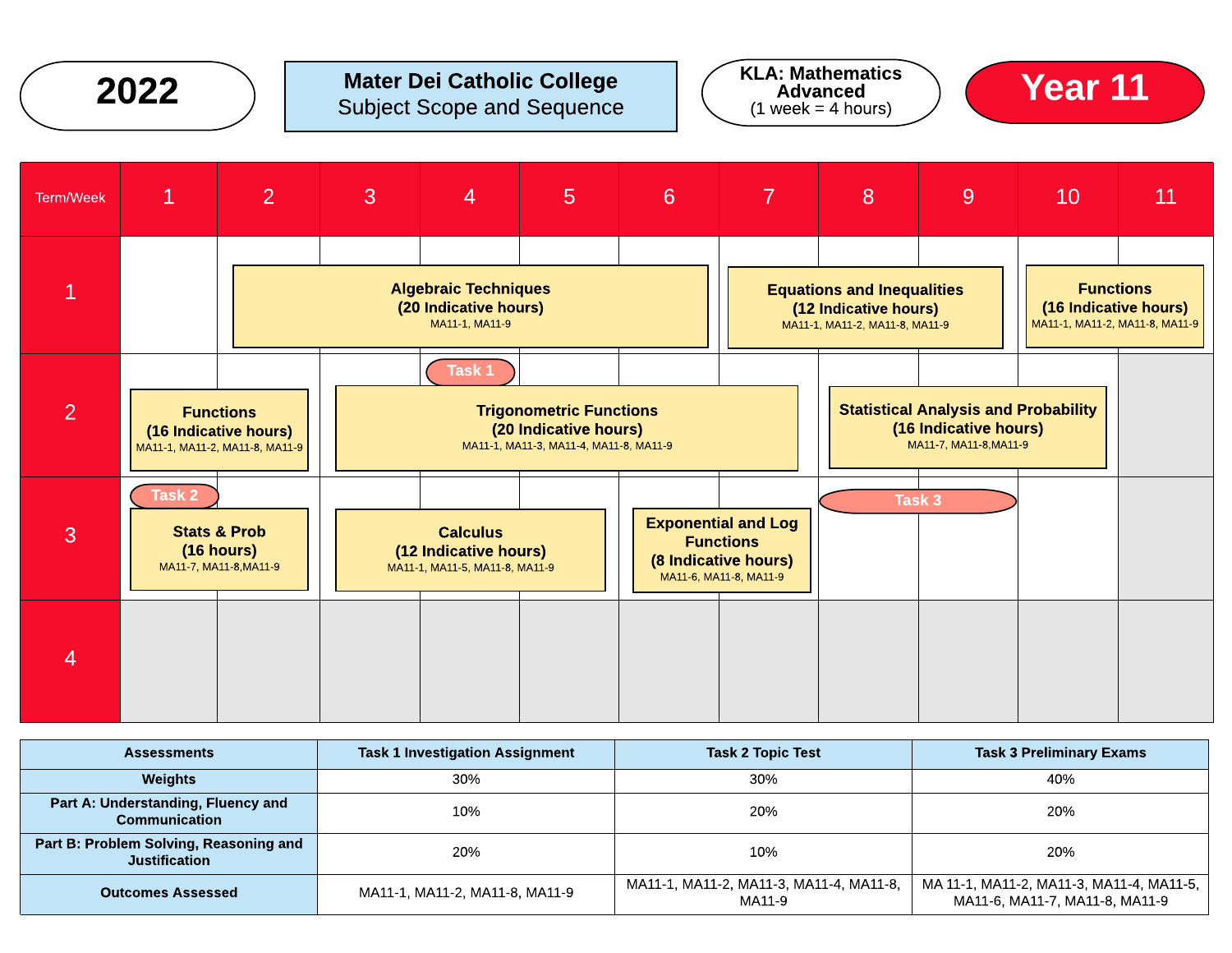## Mater Dei Catholic College **2022**  $\bigcirc$  Mater Dei Catholic College  $\bigcirc$  KLA: Mathematics  $\bigcirc$  **Year 11**







| <b>Assessments</b>                                             | <b>Task 1 Topic Test</b> | <b>Task 2 Investigative Assignment</b> | <b>Task 3 End of Preliminary Exams</b>                    |  |  |
|----------------------------------------------------------------|--------------------------|----------------------------------------|-----------------------------------------------------------|--|--|
| Weights                                                        | 30%                      | 30%                                    | 40%                                                       |  |  |
| Part A: Understanding, Fluency and<br>Communication            | 10%                      | 20%                                    | 20%                                                       |  |  |
| Part B: Problem Solving, Reasoning and<br><b>Justification</b> | 20%                      | 10%                                    | 20%                                                       |  |  |
| <b>Outcomes Assessed</b>                                       | ME11-1, ME11-2, ME11-7   | ME11-5, ME11-6, ME11-7                 | ME11-1, ME11-2, ME11-3, ME11-4, ME11-5,<br>ME11-6. ME11-7 |  |  |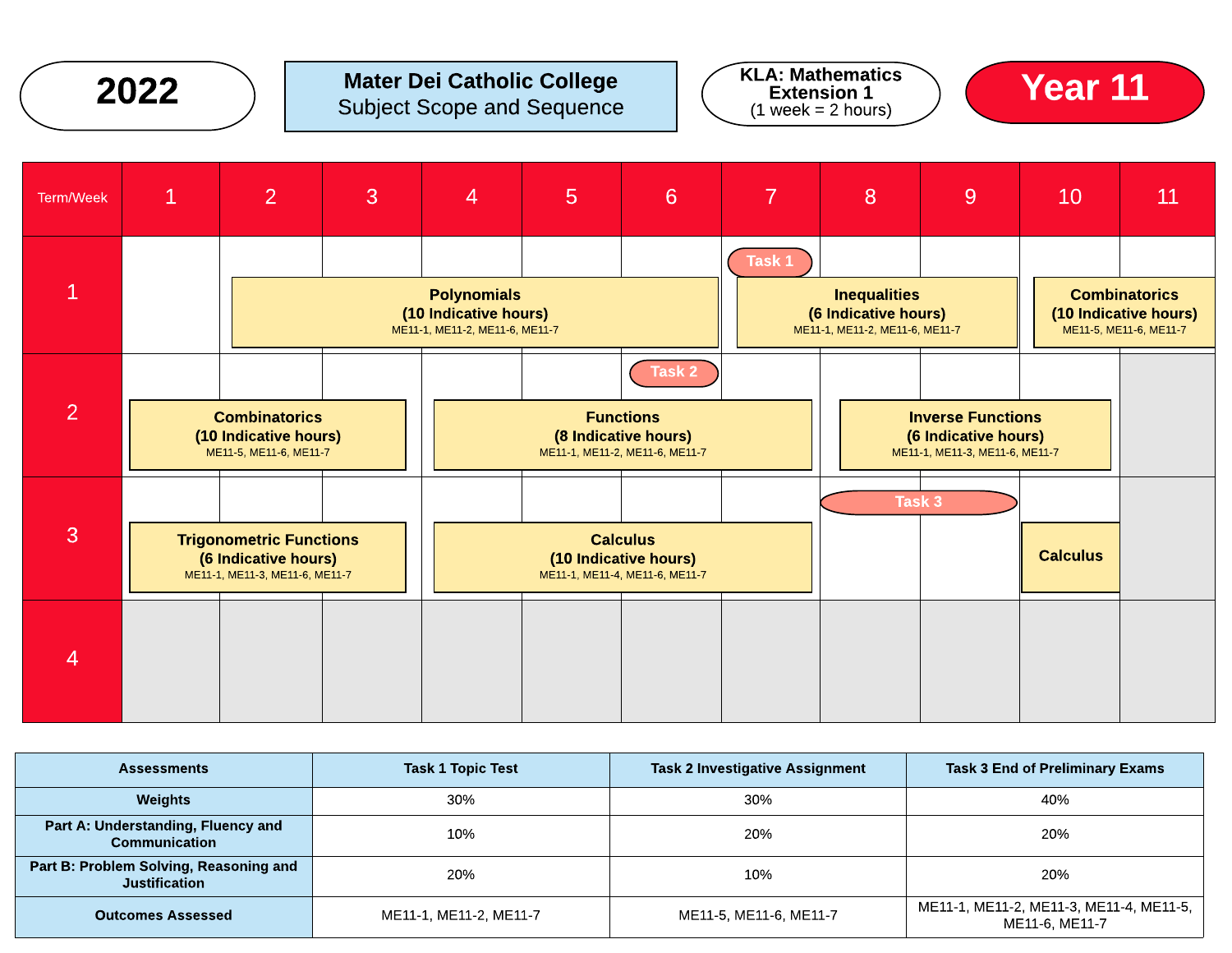

| <b>Assessments</b>                         | <b>Task 1: Research Task</b>           | <b>Task 2 Investigative Assignment</b> | <b>Task 3 Project</b>         |  |  |
|--------------------------------------------|----------------------------------------|----------------------------------------|-------------------------------|--|--|
| <b>Weights</b>                             | 40%                                    | 30%                                    | 30%                           |  |  |
| <b>Part A: Knowledge and Understanding</b> | 20%                                    | 10%                                    | 20%                           |  |  |
| <b>Part B Skills</b>                       | 20%                                    | 20%                                    | 10%                           |  |  |
| <b>Outcomes Assessed</b>                   | N6-1.1, N6-1.2, N6-2.1, N6-2.4, N6-3.1 | N6-1.1, N6-1.2, N6-2.1, N6-3.1         | N6-1.2, N6-2.1, N6-2.2, N62.5 |  |  |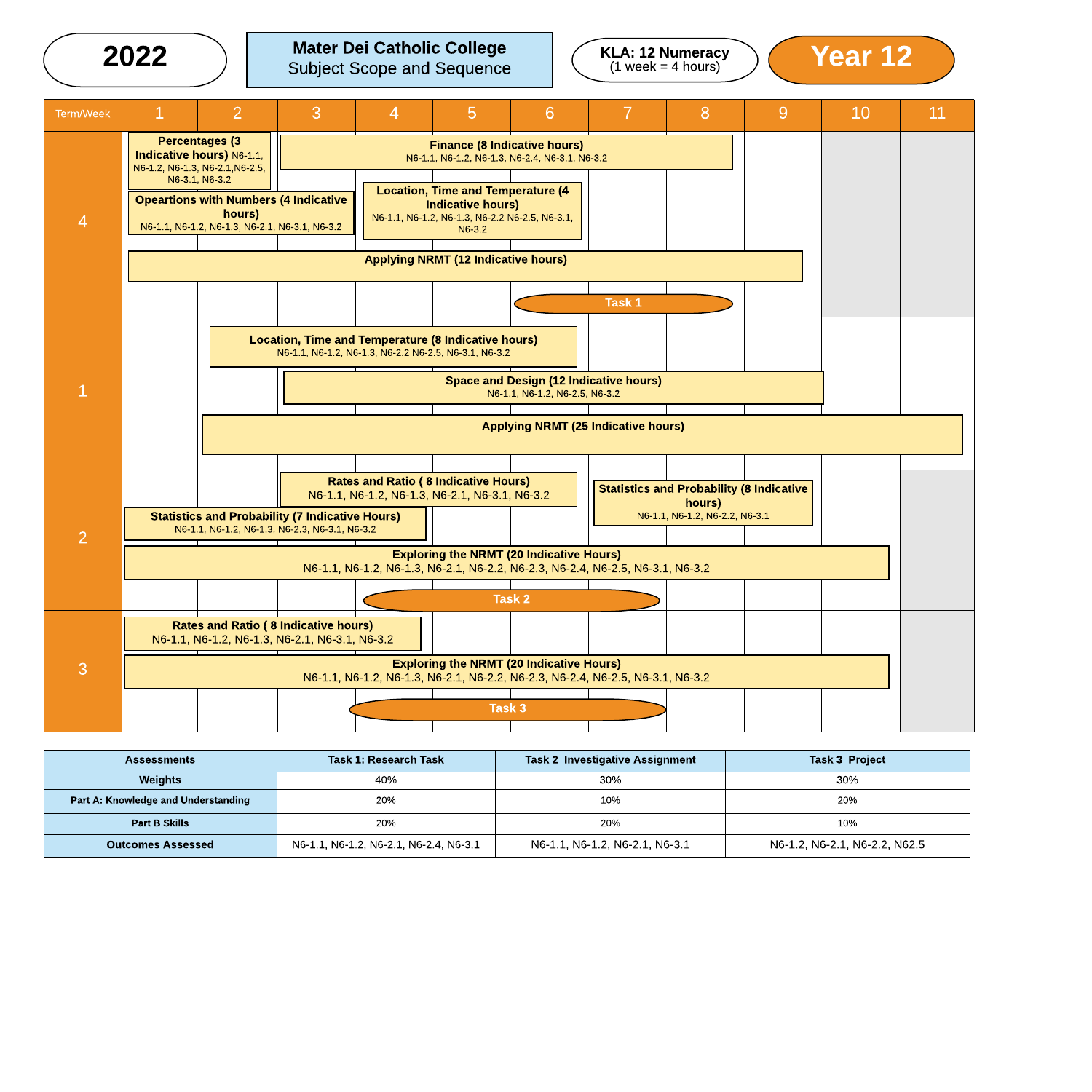

# $2022$  ) Mater Dei Catholic College  $\sim$  KLA: Mathematics  $\sim$  Year 12 Subject Scope and Sequence



| <b>Term/Week</b> | $\mathbf{1}$                                                                                                                                                 | $\overline{2}$                                    | 3                                                                                     | $\overline{4}$ | 5 <sup>5</sup> | 6 | $\overline{7}$                                                                                                                                                   | 8                                                                                                                                                            | 9 | <b>10</b> | 11 |
|------------------|--------------------------------------------------------------------------------------------------------------------------------------------------------------|---------------------------------------------------|---------------------------------------------------------------------------------------|----------------|----------------|---|------------------------------------------------------------------------------------------------------------------------------------------------------------------|--------------------------------------------------------------------------------------------------------------------------------------------------------------|---|-----------|----|
| $\overline{4}$   | <b>Types of Relationships (24 Indicative hours)</b><br>MS1-12-1, MS1-12-6, MS1-12-9, MS1-12-10<br>Life Skills: MALS6-1, MALS6-7, MALS6-8, MALS6-13, MALS6-14 |                                                   |                                                                                       |                |                |   |                                                                                                                                                                  | <b>Stastisitical analysis (16 Indicative hours)</b><br>MS1-12-2, MS1-12-7, MS1-12-9, MS1-12-10<br>Life Skills: MALS6-2, MALS6-7, MALS6-8, MALS6-13, MALS6-14 |   |           |    |
|                  | <b>Depreciation (20 Indicative hours)</b><br>MS1-12-5, MS1-12-9, MS1-12-10<br>Life Skills: MALS6-5, MALS6-6, MALS6-13, MALS6-14                              |                                                   |                                                                                       |                |                |   |                                                                                                                                                                  | <b>Investments and loans (20 Indicative hours)</b><br>MS1-12-5, MS1-12-9, MS1-12-10<br>Life Skills: MALS6-5, MALS6-6, MALS6-13, MALS6-14                     |   | Task 2    |    |
| $\overline{2}$   | <b>Rates (20 Indicative hours)</b><br>MS1-12-3, MS1-12-9, MS1-12-10<br>Life Skills: MALS6-3, MALS6-13, MALS6-14                                              |                                                   |                                                                                       |                |                |   | Task 3<br><b>Right-angled Trigonometry (20 Indicative hours)</b><br>MS1-12-3, MS1-12-4, MS1-12-9, MS1-12-10<br>Life Skills: MALS6-3, MALS6-4, MALS6-13, MALS6-14 |                                                                                                                                                              |   |           |    |
| 3                |                                                                                                                                                              | Life Skills: MALS6-3, MALS6-4, MALS6-13, MALS6-14 | <b>Scale Drawing (20 Indicative hours)</b><br>MS1-12-3, MS1-12-4, MS1-12-9, MS1-12-10 |                |                |   |                                                                                                                                                                  | <b>Networks concepts (20 Indicative hours)</b><br>MS1-12-8, MS1-12-9, MS1-12-10<br>Life Skills: MALS6-11, MALS6-12MALS6-13, MALS6-14                         |   |           |    |

| <b>Task 1 Topic Test</b><br><b>Assessments</b> |                                         | <b>Task 2 Finance Project</b> | <b>Task 3 Open Book Test</b>  |  |  |
|------------------------------------------------|-----------------------------------------|-------------------------------|-------------------------------|--|--|
| Weights                                        | 30%                                     | 40%                           | 30%                           |  |  |
| Part A: Understanding, Fluency and             | 20%                                     |                               | 20%                           |  |  |
| Part B Reasoning, Problem Solving and          | 10%                                     | 30%                           | 10%                           |  |  |
| <b>Outcomes Assessed</b>                       | MS1-12-1, MS1-12-6, MS1-12-9, MS1-12-10 | MS1-12-5, MS1-12-9, MS1-12-10 | MS1-12-3, MS1-12-4, MS1-12-10 |  |  |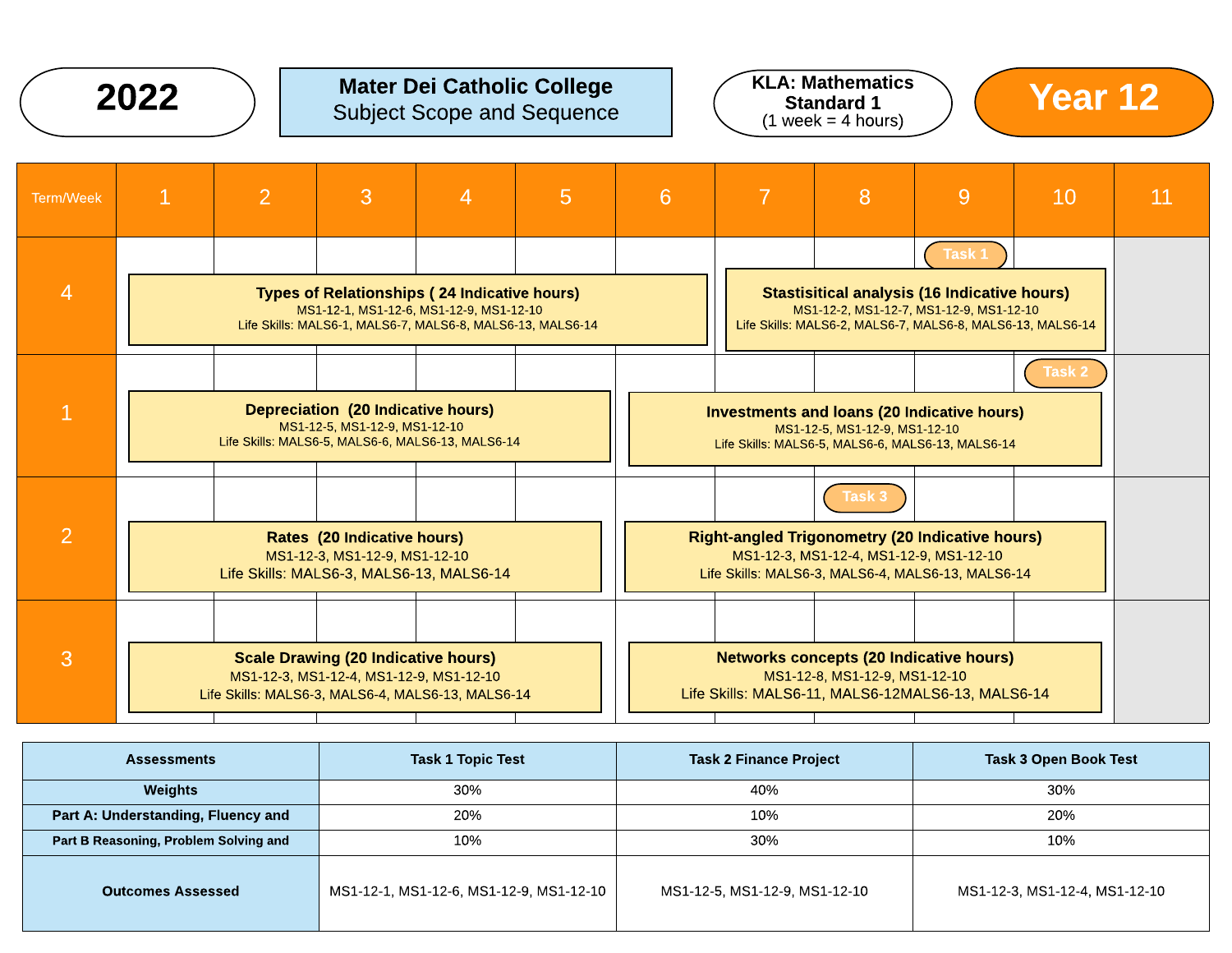## Mater Dei Catholic College Subject Scope and Sequence  $2022$  ) Mater Dei Catholic College  $($  KLA: Mathematics  $)$  (Year 12



| Term/Week                                                                                                                                                                                                 | $\mathbf{1}$                                                                                                                                                                                                                                                                                                                                                                                                                                                                                                                               | $\overline{2}$                                                                                                                                                 | 3                                                                                                                                      | $\overline{4}$                                                                                                                                                                        | 5 | 6                                                                                                                                                                              |                                                                                                                                                | 8                                             | 9                                                                                                            | 10                                                                                                                                                   | 11 |
|-----------------------------------------------------------------------------------------------------------------------------------------------------------------------------------------------------------|--------------------------------------------------------------------------------------------------------------------------------------------------------------------------------------------------------------------------------------------------------------------------------------------------------------------------------------------------------------------------------------------------------------------------------------------------------------------------------------------------------------------------------------------|----------------------------------------------------------------------------------------------------------------------------------------------------------------|----------------------------------------------------------------------------------------------------------------------------------------|---------------------------------------------------------------------------------------------------------------------------------------------------------------------------------------|---|--------------------------------------------------------------------------------------------------------------------------------------------------------------------------------|------------------------------------------------------------------------------------------------------------------------------------------------|-----------------------------------------------|--------------------------------------------------------------------------------------------------------------|------------------------------------------------------------------------------------------------------------------------------------------------------|----|
| <b>Simultaneous Linear Equations (12</b><br><b>Indicative hours)</b><br>$\overline{4}$<br>MS2-12-1, MS2-12-6, MS2-12-9, MS2-12-10<br>Life Skills: MALS6-1, MALS6-7, MALS6-8,<br><b>MALS6-13, MALS6-14</b> |                                                                                                                                                                                                                                                                                                                                                                                                                                                                                                                                            |                                                                                                                                                                |                                                                                                                                        | Task 1<br><b>Modelling Non-Linear Relationships (16 Indicative</b><br>hours)<br>MS2-12-1, MS2-12-6, MS2-12-9, MS2-12-10<br>Life Skills: MALS6-1, MALS6-7, MALS6-8, MALS6-13, MALS6-14 |   |                                                                                                                                                                                | <b>Investments and Loans (12 Indicative</b><br>hours)<br>MS2-12-5, MS2-12-9, MS2-12-10<br>Life Skills: MALS6-5, MALS6-6, MALS6-13,<br>MALS6-14 |                                               |                                                                                                              |                                                                                                                                                      |    |
|                                                                                                                                                                                                           |                                                                                                                                                                                                                                                                                                                                                                                                                                                                                                                                            |                                                                                                                                                                | <b>Annuities (12 Indicative hours)</b><br>MS2-12-5. MS2-12-9. MS2-12-10<br>Life Skills: MALS6-5, MALS6-6, MALS6-13,<br><b>MALS6-14</b> |                                                                                                                                                                                       |   | <b>Non-Right Angled Trigonometry (12</b><br><b>Indicative hours)</b><br>MS2-12-3, MS2-12-4, MS2-12-9, MS2-12-10<br>Life Skills: MALS6-3, MALS6-4, MALS6-13,<br><b>MALS6-14</b> |                                                                                                                                                |                                               |                                                                                                              | <b>Bivariate Data Analysis (20 Indicative hours)</b><br>MS2-12-2, MS2-12-7, MS2-12-9, MS2-12-10 Life Skills: MALS6-2,<br>MALS6-9, MALS6-13, MALS6-14 |    |
| $\overline{2}$                                                                                                                                                                                            | Task 2<br>Task 3<br><b>Bivariate</b><br>Critical Path<br>Data<br><b>Rates and ratios (12 Indicative hours)</b><br>(16 Indicative hours)<br><b>Networks Concepts (16 Indicative hours)</b><br><b>Analysis</b><br>MS2-12-3, MS2-12-4, MS2-12-9, MS2-12-10<br>MS2-12-8, MS2-12-9,<br>MS2-12-8, MS2-12-9, MS2-12-10<br>(20)<br>Life Skills: MALS6-3, MALS6-4, MALS6-13,<br>MS2-12-10<br>Life Skills: MALS6-11, MALS6-12, MALS6-13, MALS6-14<br><b>Indicative</b><br><b>MALS6-14</b><br>Life Skills: MALS6-11.<br>hours)<br>MALS6-12, MALS6-13, |                                                                                                                                                                |                                                                                                                                        |                                                                                                                                                                                       |   |                                                                                                                                                                                |                                                                                                                                                |                                               |                                                                                                              |                                                                                                                                                      |    |
| 3                                                                                                                                                                                                         |                                                                                                                                                                                                                                                                                                                                                                                                                                                                                                                                            | <b>Critical Path Analysis</b><br>(16 Indicative hours)<br>MS2-12-8, MS2-12-9,<br>MS2-12-10<br>Life Skills: MALS6-11,<br>MALS6-12, MALS6-13,<br><b>MALS6-14</b> | Task 4                                                                                                                                 |                                                                                                                                                                                       |   | <b>The Normal Distribution (12</b><br><b>Indicative hours)</b><br>MS2-12-2, MS2-12-7, MS2-12-9, MS2-12-10<br>Life Skills: MALS6-2, MALS6-9, MALS6-13,<br><b>MALS6-14</b>       |                                                                                                                                                |                                               | <b>HSC Preparation</b>                                                                                       | MALS6-14                                                                                                                                             |    |
|                                                                                                                                                                                                           | <b>Assessments</b>                                                                                                                                                                                                                                                                                                                                                                                                                                                                                                                         |                                                                                                                                                                | <b>Task 1 Topic Test</b>                                                                                                               |                                                                                                                                                                                       |   | <b>Task 2 Seminar</b>                                                                                                                                                          |                                                                                                                                                | <b>Task 3 Topic Test and Learning</b><br>Logs |                                                                                                              | <b>Task 4 Trial Exam</b>                                                                                                                             |    |
|                                                                                                                                                                                                           | Weights                                                                                                                                                                                                                                                                                                                                                                                                                                                                                                                                    | 25%                                                                                                                                                            |                                                                                                                                        |                                                                                                                                                                                       |   | 20%                                                                                                                                                                            |                                                                                                                                                | 25%                                           |                                                                                                              | 30%                                                                                                                                                  |    |
|                                                                                                                                                                                                           |                                                                                                                                                                                                                                                                                                                                                                                                                                                                                                                                            | <b>Part A: Understanding, Fluency</b><br>15%                                                                                                                   |                                                                                                                                        |                                                                                                                                                                                       |   | 5%                                                                                                                                                                             |                                                                                                                                                | 15%<br>10%                                    |                                                                                                              | 15%<br>15%                                                                                                                                           |    |
|                                                                                                                                                                                                           | <b>Part B Reasoning, Problem Solving</b><br>10%<br>MS2-12-1, MS2-12-6, MS2-12-9,<br><b>Outcomes Assessed</b><br>MS2-12-10                                                                                                                                                                                                                                                                                                                                                                                                                  |                                                                                                                                                                |                                                                                                                                        | 15%<br>MS2-12-9, MS2-12-10                                                                                                                                                            |   |                                                                                                                                                                                | MS2-12-5, MS2-12-8, MS2-12-9,<br>MS2-12-10                                                                                                     |                                               | MS2-12-1, MS2-12-2, MS2-12-3,<br>MS2-12-4, MS2-12-5, MS2-12-6,<br>MS2-12-7, MS2-12-8, MS2-12-9,<br>MS2-12-10 |                                                                                                                                                      |    |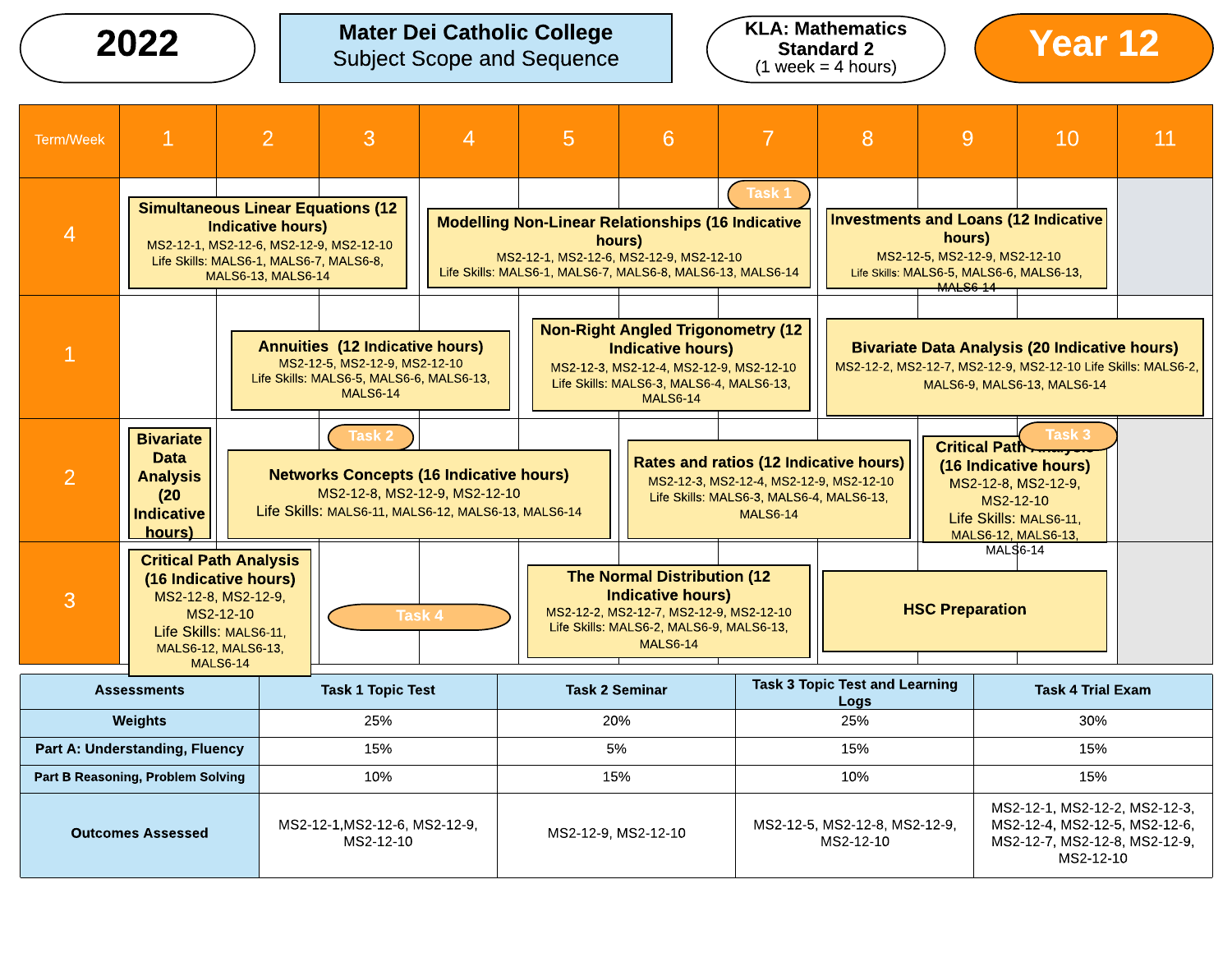# 2022  $\bigcirc$  Mater Dei Catholic College  $\bigcirc$  KLA: Mathematics  $\bigcirc$  Year 12



|                | 1 | $\overline{2}$                                                                  | 3                                                                                        | $\overline{4}$ | 5 | 6                                                                                                  | $\overline{7}$ | 8      | 9                                                                                        | 10 | 11                                                                              |
|----------------|---|---------------------------------------------------------------------------------|------------------------------------------------------------------------------------------|----------------|---|----------------------------------------------------------------------------------------------------|----------------|--------|------------------------------------------------------------------------------------------|----|---------------------------------------------------------------------------------|
| $\overline{4}$ |   |                                                                                 | <b>Differential Calculus</b><br>(16 Indicative hours)<br>MA12-3, MA12-6, MA12-9, MA12-10 |                |   | <b>Applications of Differentiation</b><br>(12 Indicative hours)<br>MA12-3, MA12-6, MA12-9, MA12-10 |                | Task 1 | <b>Integral Calculus</b>                                                                 |    |                                                                                 |
|                |   |                                                                                 | <b>Integral Calculus</b><br>(24 Indicative hours)<br>MA12-3, MA12-7, MA12-9, MA12-10     |                |   | Task 2<br><b>Further Functions</b><br>(12 Indicative hours)<br>MA12-1, MA12-9, MA12-10             |                |        | <b>Further Trig Functions</b><br>(8 Indicative hours)<br>MA12-1, MA12-5, MA12-9, MA12-10 |    | <b>Statistical Analysis</b><br>(20 Indicative hours)<br>MA12-8, MA12-9, MA12-10 |
| $\overline{2}$ |   | <b>Statistical Analysis</b><br>(20 Indicative hours)<br>MA12-8, MA12-9, MA12-10 | Task <sub>3</sub>                                                                        |                |   | <b>Sequences and Series</b><br>(16 Indicative hours)<br>MA12-2, MA12-4, MA12-9, MA12-10            |                |        | <b>Financial Mathematics</b><br>(20 Indicative hours)<br>MA12-2, MA12-4, MA12-9, MA12-10 |    |                                                                                 |
| 3              |   | <b>Financial</b><br><b>Mathematics</b>                                          |                                                                                          | Task 4         |   | <b>Probability - Random Variables</b><br>(12 Indicative hours)<br>MA12-8, MA12-9, MA12-10          |                |        | <b>Preparation for the HSC</b>                                                           |    |                                                                                 |

| <b>Assessments</b>                                             | <b>Task 1 Topic Test</b>        | <b>Task 2 Topic Test</b>   | <b>Task 3 Modelling Assignment</b>         | <b>Task 4 Trial Exam</b>                                                                   |
|----------------------------------------------------------------|---------------------------------|----------------------------|--------------------------------------------|--------------------------------------------------------------------------------------------|
| Weights                                                        | 30%                             | 20%                        | 20%                                        | 30%                                                                                        |
| <b>Part A: Understanding, Fluency</b><br>and Communication     | 10%                             | 15%                        | 10%                                        | 15%                                                                                        |
| Part B: Reasoning, Problem<br><b>Solving and Justification</b> | 20%                             | 5%                         | 10%                                        | 15%                                                                                        |
| <b>Outcomes Assessed</b>                                       | MA12-3, MA12-6, MA12-9, MA12-10 | MA12-3.<br>MA12-9, MA12-10 | MA12-1, MA12-5, MA12-8,<br>MA12-9, MA12-10 | MA12-1, MA12-2, MA12-3, MA12-4,  <br>MA12-5, MA12-6, MA12-7, MA12-8,  <br>MA12-9. MA 12-10 |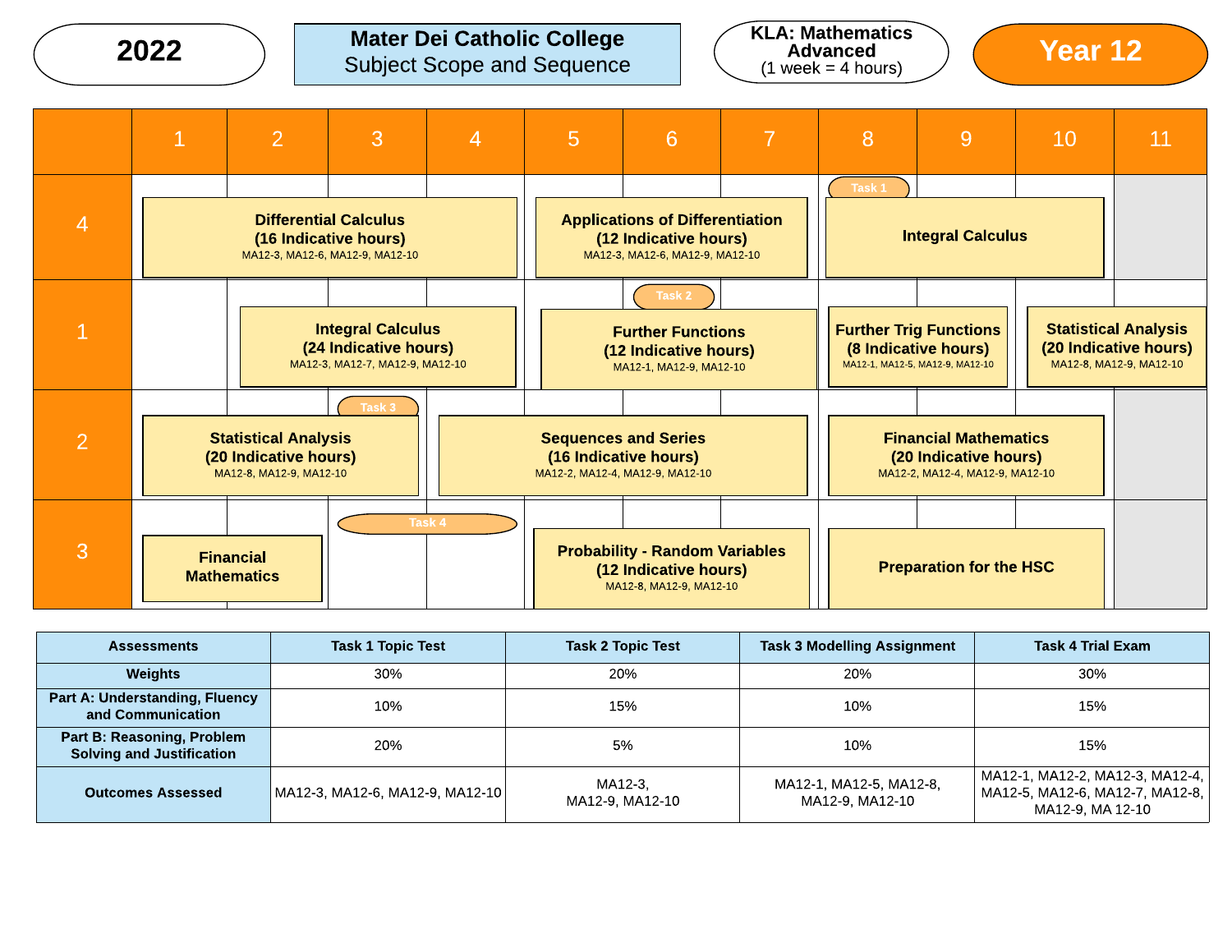

| <b>Assessments</b>                                                    | <b>Task 1 Topic Test</b> | <b>Task 2 Investigative Assessment</b> | <b>Task 3 Modelling Assignment</b>        | Task 4 Trial Exam                                         |
|-----------------------------------------------------------------------|--------------------------|----------------------------------------|-------------------------------------------|-----------------------------------------------------------|
| Weights                                                               | 20%                      | 30%                                    | 20%                                       | 30%                                                       |
| <b>Part A: Understanding, Fluency</b><br>and Communication            | 15%                      | 10%                                    | 10%                                       | 15%                                                       |
| <b>Part B: Reasoning, Problem</b><br><b>Solving and Justification</b> | 5%                       | 20%                                    | 10%                                       | 15%                                                       |
| <b>Outcomes Assessed</b>                                              | ME12-2, ME12-7           | ME12-2, ME12-6, ME12-7                 | ME12-1, ME12-3, ME12-4, ME12-6,<br>ME12-7 | ME12-1, ME12-2, ME12-3, ME12-4,<br>ME12-5, ME12-6, ME12-7 |